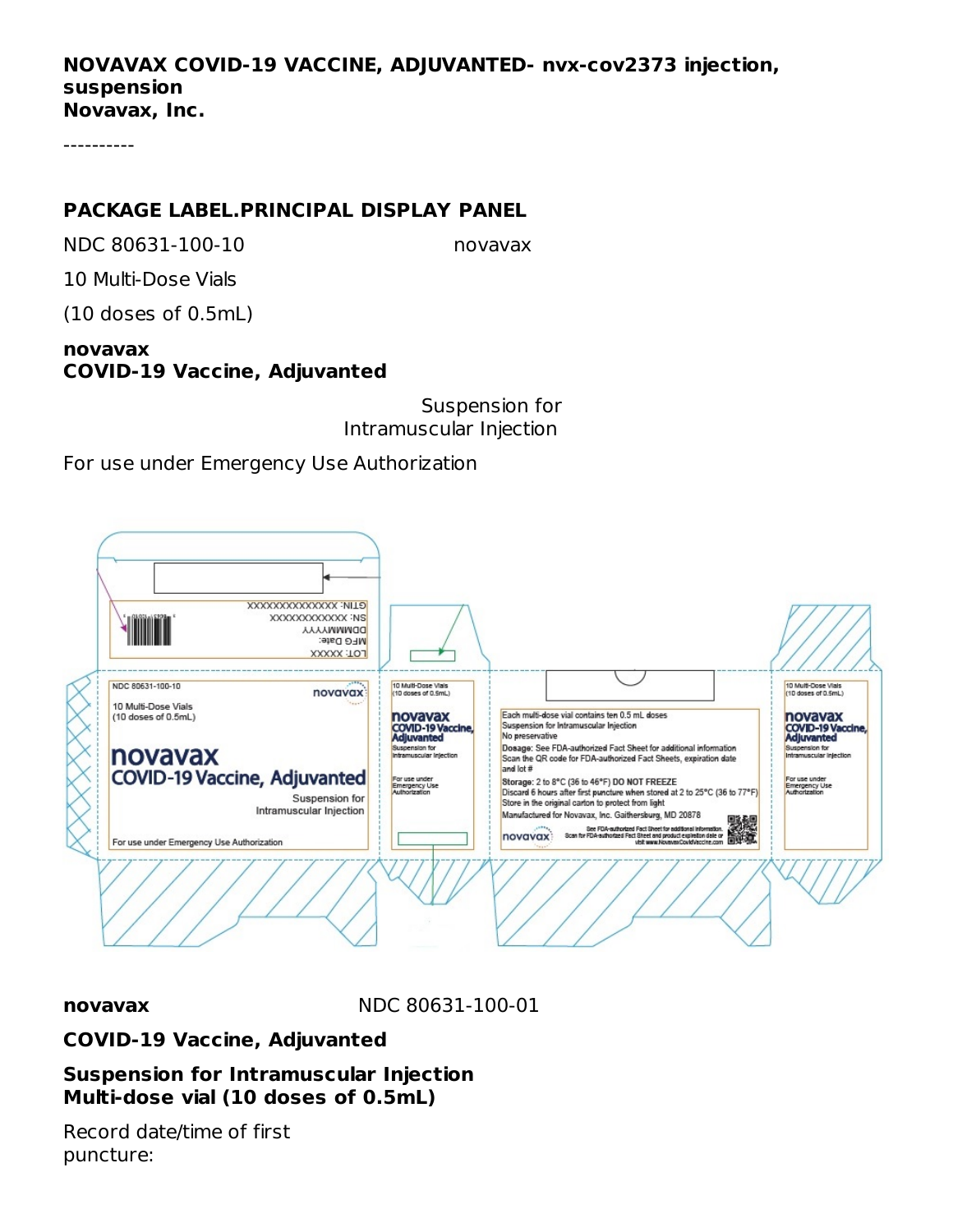No Preservative

Date: Time:

For use under Emergency Use Authorization See FDA-authorized Fact Sheet for dosage and administration. Store at 2 to  $8^{\circ}$ C (36 to  $46^{\circ}$ F) DO NOT FREEZE. Discard 6 hours after first puncture when stored at 2 to 25°C (36 to 77°F) Keep the vial in carton to protect from light EXP: See www.NovavaxCovidVaccine.com

Manufactured for: Novavax, Inc., Gaithersburg, MD 20878

xxxxxx-xxx GTIN 0123456789

novavax



| <b>NOVAVAX COVID-19 VACCINE, ADJUVANTED</b><br>nvx-cov2373 injection, suspension |                      |                           |               |  |  |  |  |
|----------------------------------------------------------------------------------|----------------------|---------------------------|---------------|--|--|--|--|
| <b>Product Information</b>                                                       |                      |                           |               |  |  |  |  |
| <b>Product Type</b>                                                              | <b>VACCINE</b>       | <b>Item Code (Source)</b> | NDC:80631-100 |  |  |  |  |
| <b>Route of Administration</b>                                                   | <b>INTRAMUSCULAR</b> |                           |               |  |  |  |  |
|                                                                                  |                      |                           |               |  |  |  |  |
|                                                                                  |                      |                           |               |  |  |  |  |
| <b>Active Ingredient/Active Moiety</b>                                           |                      |                           |               |  |  |  |  |